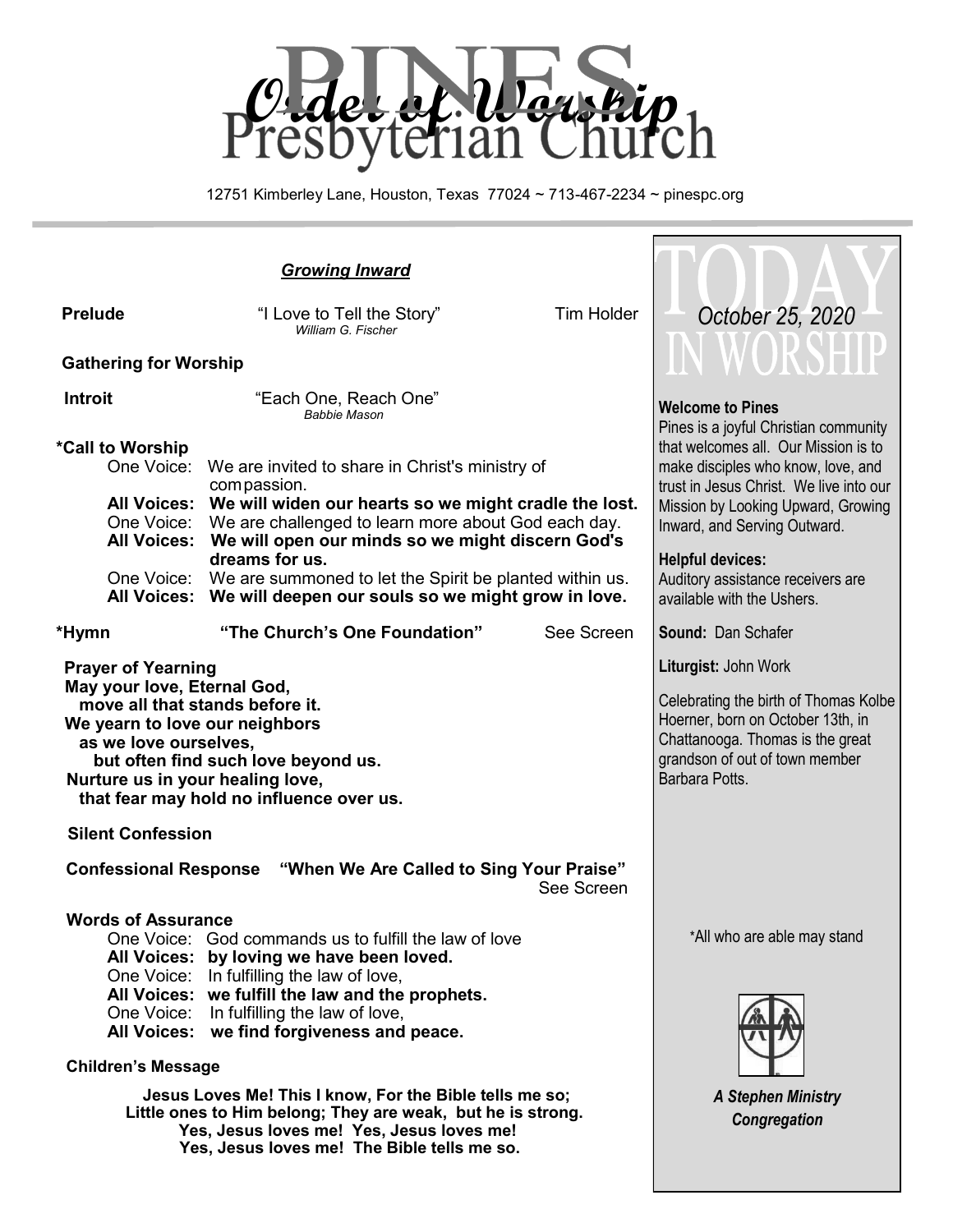#### *Looking Upward*

| <b>First Reading</b>                        |                                                | Deuteronomy 34:1-12 | Our Father, who art in h<br>hallowed be thy name                                        |  |
|---------------------------------------------|------------------------------------------------|---------------------|-----------------------------------------------------------------------------------------|--|
| Anthem                                      | "In The Garden"<br><b>Charles Austin Miles</b> | Bobby Agosto        | kingdom come, thy will be<br>earth as it is in heaven. Gi<br>day our daily bread; and f |  |
| <b>Second Reading</b>                       |                                                | Matthew 22:34-46    | our debts, as we forgiv<br>debtors; and lead us no                                      |  |
| <b>Sermon</b>                               | "What Happens Next?"                           | Rev. Andy Gans      | temptation, but deliver us<br>For thine is the kingdom                                  |  |
| *Hymn                                       | "Come! Live in the Light!"                     | See Screen          | power and the glory, fo<br>Amen.                                                        |  |
|                                             | <b>Serving Outward</b>                         |                     |                                                                                         |  |
| *Saying What We Believe (Scotts Confession) |                                                |                     |                                                                                         |  |

**We confess and acknowledge one God alone, to whom alone we must cleave, whom alone we must serve, whom only we must worship, and in whom alone we put our trust. Who is eternal, infinite, immeasurable, incomprehensible, omnipotent, invisible; one in substance and yet distinct in three persons, the Father, the Son, and the Holy Ghost. By whom we confess and believe all things in heaven and earth, visible and invisible, to have been created, to be retained in their being, and to be ruled and guided by his inscrutable providence for such end as his eternal wisdom, goodness, and justice have appointed, and to the manifestation of his own glory. \*Gloria Patri** #579 **Glory be to the Father, and to the Son, and to the Holy Ghost; As it was in the beginning, is now and ever shall be, world without end. Amen. Amen. Prayers of the People and the Lord's Prayer \*Hymn "Live into Hope"** See Screen **\*Charge and Benediction \*Benediction Response "Surely It Is God"** See Screen **\*Sending Out The Light of Christ \*Postlude** "Lift High the Cross" *Sydney H. Nicholson*

*Words printed by permission CCLI 998238 Portions of our liturgy are from The Abingdon Worship Annual 2020. Copyright © 2019 by Abingdon Press. Used by permission.*

 **The Lord's Prayer** Father, who art in heaven, owed be thy name. Thy come, thy will be done, on it is in heaven. Give us this daily bread; and forgive us debts, as we forgive our ors; and lead us not into on, but deliver us from evil. ne is the kingdom and the er and the glory, forever. Amen.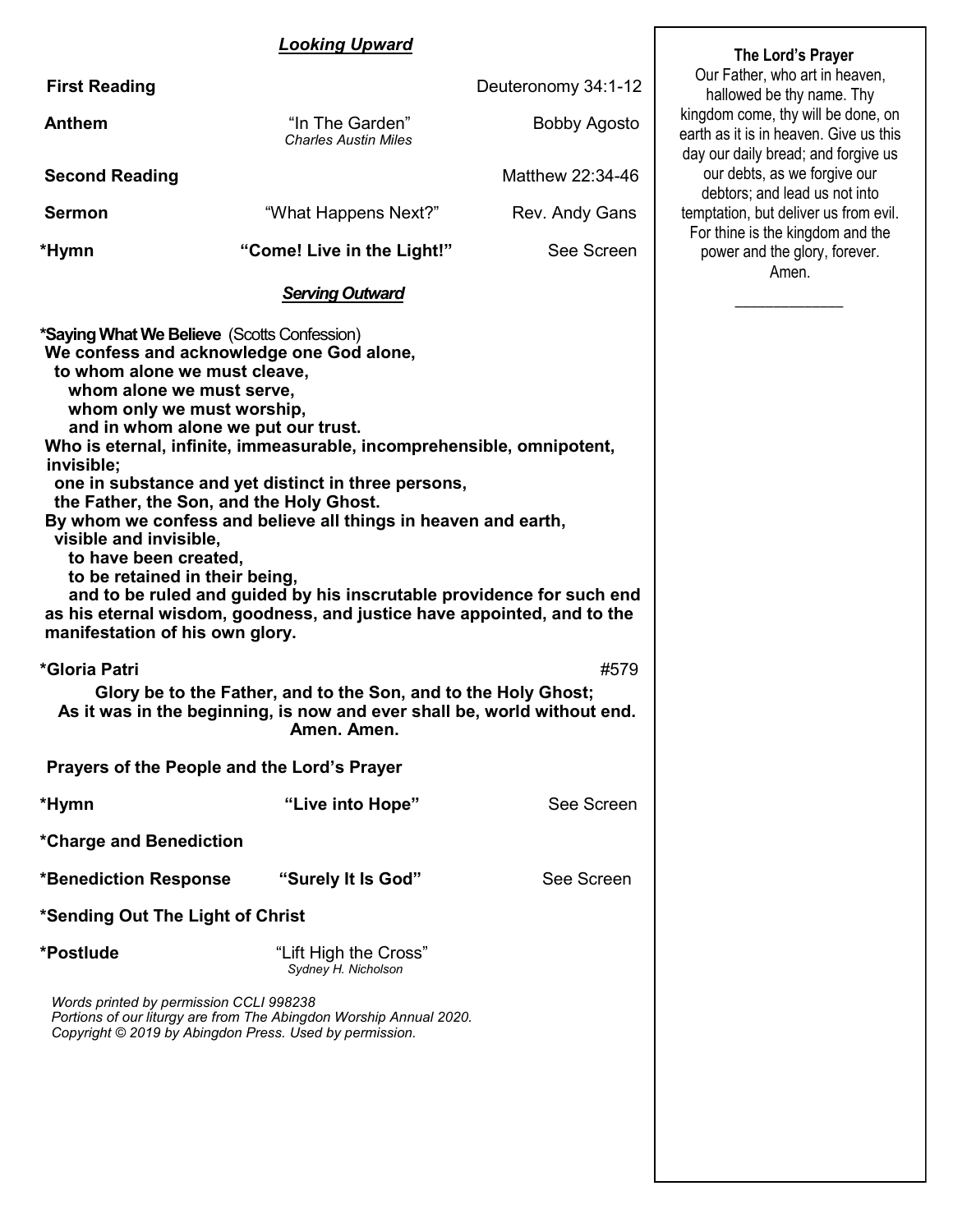# *Calendar for the Week of October 25, 2020*

| 5:00<br>p.m.                                   |                                                                                                       |
|------------------------------------------------|-------------------------------------------------------------------------------------------------------|
| a.m. 10:00<br>7:00<br>p.m.                     | .C-3                                                                                                  |
| 7:00<br>a.m.                                   |                                                                                                       |
| a.m. 11:00<br>11:00<br>8:00<br>p.m             | Rev.Cindy Mood - Family FellowshipLive on Facebook                                                    |
| p.m. 5:00                                      |                                                                                                       |
| a.m./p.m.                                      |                                                                                                       |
| a.m./p.m.                                      |                                                                                                       |
| 9:00<br>a.m.<br>9:15<br>9:15<br>10:15<br>10:45 | Youth Sunday SchoolHigh School Room<br>Worship ServiceSanctuary/Live Streaming on Web and<br>Facebook |
|                                                | 5:00<br>p.m                                                                                           |

#### **SERMON NOTES**

 $\Omega$ 

**Instagram.com/pineshouston**

**Get the latest announcements and reminders right before events happen. Find us here: https://twitter.com/HoustonPines.** 

 **Find us on Facebook www.facebook.comPinesPresbyterian Church-1425251917704955/**

 **The newsletter is available in the Narthex for those unable to access it online.**